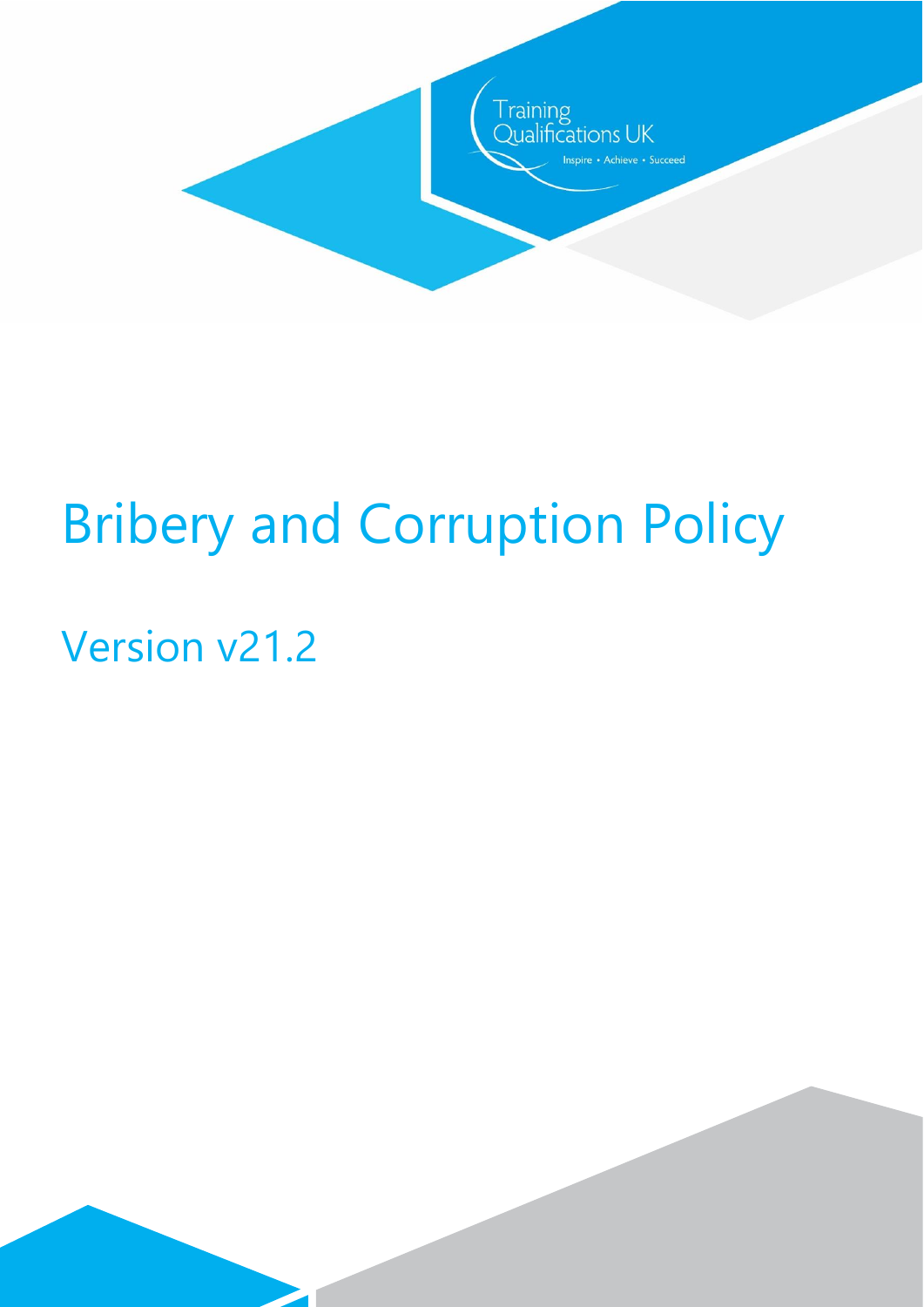| <b>Bribery and Corruption Policy</b> |                                                                                                  |
|--------------------------------------|--------------------------------------------------------------------------------------------------|
| Policy Ref                           | C.P.3 v21.2                                                                                      |
| Date of Issue                        | 01/11/2021                                                                                       |
| Next Scheduled Review                | 01/08/2022                                                                                       |
| Policy Owner                         | Quality & Compliance Manager                                                                     |
| Contact Email                        | compliance@tquk.org                                                                              |
| Contact Phone Number                 | 03333583344                                                                                      |
| Approved By                          | Leadership Team                                                                                  |
| Policy Relates to:                   | End-Point Assessment Provision, Awarding Provision, Endorsed<br>Provision, Corporate             |
| Policy is for the use of:            | Learners, Apprentices, Training Providers, Recognised Centres,<br>TQUK Employees, Third Parties, |
| Should be read in conjunction with:  | Malpractice and Maladministration Policy, Conflicts of Interest Policy                           |
| Relevant GCoR                        | A6, A8                                                                                           |

## **Introduction**

This document outlines Training Qualifications UK's (TQUK) commitment to conduct its business in an honest and ethical manner and act with fairness and integrity in all its practices. In accordance with the guidance accompanying The Bribery Act 2010, TQUK has published this policy with the intention of informing all TQUK staff, partners and third parties of TQUK's commitment to upholding these principles and what standards it expects of those acting on its behalf.

# TQUK Internal Responsibility

The Quality and Compliance Department are responsible for the maintenance and compliance of this policy. If the Quality and Compliance Manager is absent, the Responsible Officer will appoint another member of the Executive Team to ensure all of TQUK's actions and activities are in line with the content of this policy.

The Managing Director has overall responsibility for ensuring that this policy complies with our ethical and legal commitments and that all TQUK actions and activities are in line with the contents of this policy.

# Review arrangements

We will review the policy as part of our annual self-evaluation process and revise it as and when necessary from the following sources; in response to feedback from Recognised Centres, Training Providers, Learners or Apprentices, changes in our practices, actions by regulatory authorities or external agencies, changes in legislation, or trends identified from previous allegations of bribery/corruption.

In addition, this policy may be updated in light of operational feedback to ensure our arrangements for dealing with suspected cases of bribery or corruption remain effective. The annual review of this policy will be undertaken by the Quality and Compliance Department approximately four weeks prior to the submission of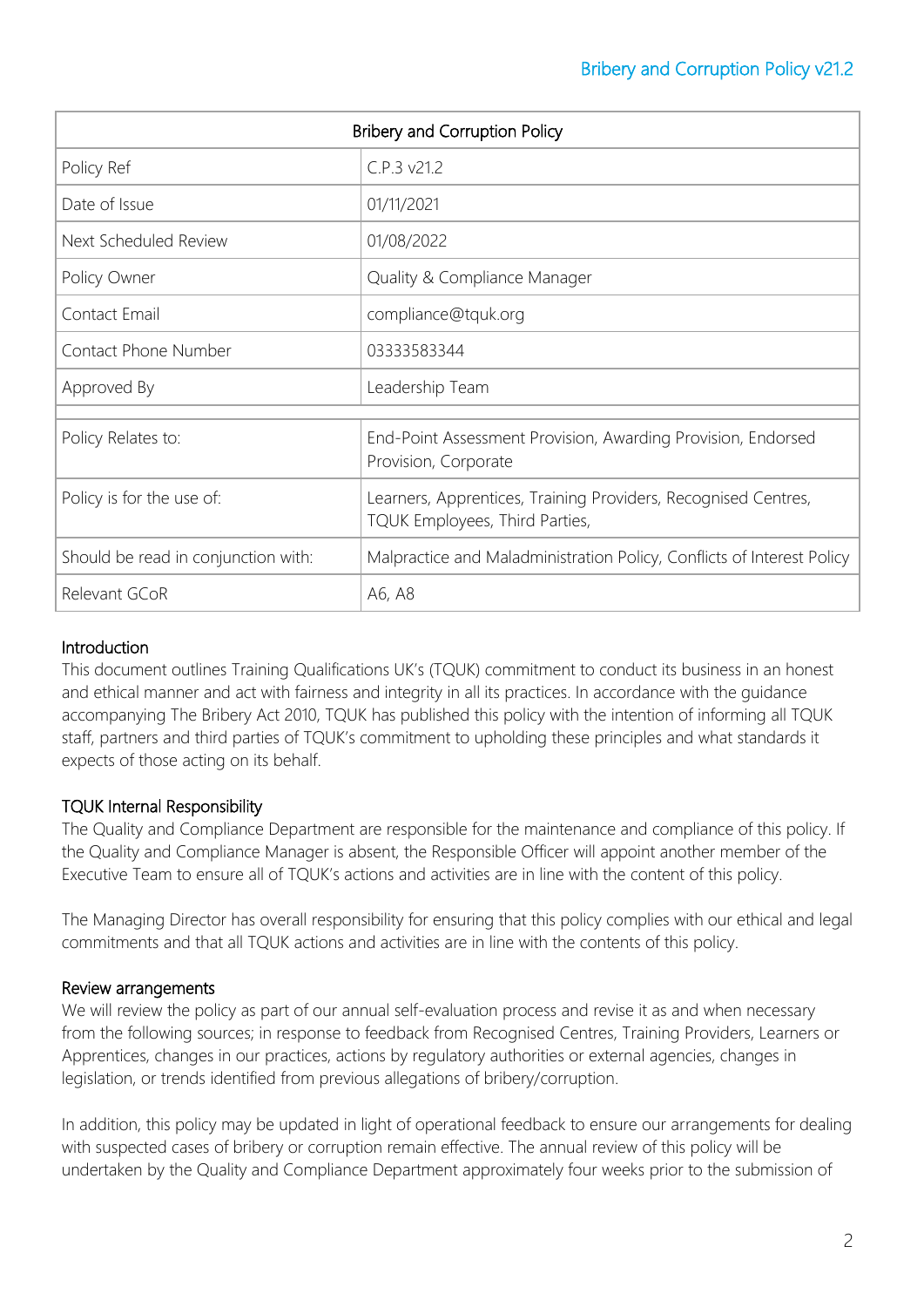TQUK's Statement of Compliance to regulators. Any amendments or updates to this policy will be approved by TQUK's Executive Team.

If you would like to raise any points or offer feedback regarding this policy, please contact us via the details provided at the start of this document.

## **Definition**

For the purposes of this policy, TQUK have adopted the definition used by The Bribery Act 2010, defining bribery generally as giving someone a financial or other advantage to encourage that person to perform their functions or activities improperly or to reward that person for having already done so.

# **Commitments**

Training Qualifications UK has no tolerance of bribery or corruption in any form and is committed to ensuring no such instances occur, accepting that it is not only illegal, but contrary to our fundamental values as an organisation.

TQUK considers the elimination of bribery and corruption as vital to ensuring trust in our own organisation and public confidence in qualifications in general. It is of paramount importance that we comply with the contents of this policy.

# Managers/Team Leaders

As identified in the Government guidance on the Act and the procedures organisations can put in place to prevent bribery, managers and team leaders are in the best position to ensure their organisation conducts business without bribery. All TQUK managers and team leaders are responsible for ensuring this policy is understood and complied with by colleagues, and for monitoring the activities of those they are managing.

# All TQUK Staff Members

TQUK staff members (including third parties acting as a representative of TQUK) must not accept any gift that could be perceived to influence any decision or activity which is part of their employment functions. If there is any doubt as to whether a particular circumstance presents such a risk, in protection of the individual and the business, a member of the Quality and Compliance Department must be made aware in writing of the details of the gift. This can take the form of an email to quality@tquk.org.

## Receiving Gifts

A gift may be retained by the recipient only if it satisfies all of the following criteria:

- It is not cash or a cash equivalent (such as gift certificates or vouchers);
- It is of a value of less than £25;
- It is not made with the intention of influencing a decision, or to give a reward for having done so;
- It is given openly, not secretly;
- It is appropriate in the circumstances, for example the giving of small gifts at Christmas.

TQUK accepts that there may be exceptional circumstances where refusing a gift will cause significant offence or embarrassment. In such instances the gift may be accepted and subsequently shared amongst TQUK staff or donated to a charity of the company's choice to be administered by the Leadership Team.